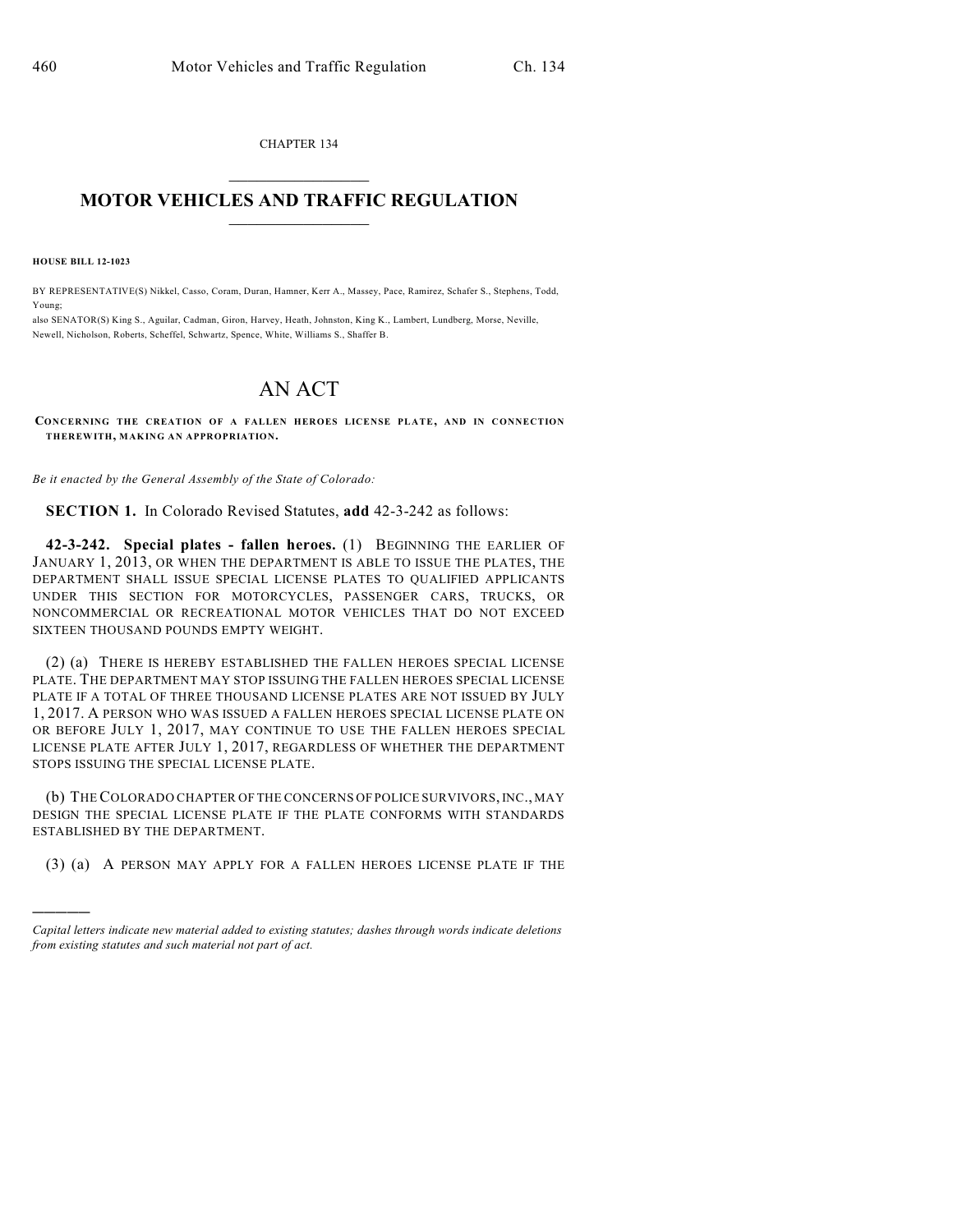PERSON PAYS THE TAXES AND FEES REQUIRED UNDER THIS SECTION AND PROVIDES TO THE DEPARTMENT OR AN AUTHORIZED AGENT A CERTIFICATE, ISSUED BY THE COLORADO CHAPTER OF THE CONCERNS OF POLICE SURVIVORS, INC., OR ITS SUCCESSOR ORGANIZATION, CONFIRMING THAT THE APPLICANT HAS DONATED FIFTY DOLLARS TO THECOLORADO CHAPTER OFTHE CONCERNS OF POLICE SURVIVORS,INC.

(b) THE COLORADO CHAPTER OF THE CONCERNS OF POLICE SURVIVORS, INC., OR ITS SUCCESSOR ORGANIZATION, SHALL FILE WITH THE DEPARTMENT AN ANNUAL STATEMENT VERIFYING THAT IT IS A NONPROFIT ORGANIZATION.

(4) THE AMOUNT OF THE TAXES AND FEES FOR SPECIAL LICENSE PLATES UNDER THIS SECTION ARE THE SAME AS THE AMOUNT OF THE TAXES AND FEES FOR REGULAR MOTOR VEHICLE LICENSE PLATES; EXCEPT THAT THE DEPARTMENT SHALL COLLECT A ONE-TIME FEE OF TWENTY-FIVE DOLLARS FOR ISSUANCE OR REPLACEMENT OF THE LICENSE PLATE.THE DEPARTMENT SHALL TRANSMIT THE ADDITIONAL ONE-TIME FEE TO THE STATE TREASURER, WHO SHALL CREDIT THE FEE TO THE HIGHWAY USERS TAX FUND CREATED IN SECTION 43-4-201, C.R.S.

(5) AN APPLICANT MAY APPLY FOR PERSONALIZED FALLEN HEROES SPECIAL LICENSE PLATES. UPON PAYMENT OF THE ADDITIONAL FEE REQUIRED BY SECTION 42-3-211 (6) (a) FOR PERSONALIZED LICENSE PLATES, THE DEPARTMENT MAY ISSUE THE PLATES IF THE APPLICANT COMPLIES WITH SECTION 42-3-211. IF AN APPLICANT HAS EXISTING PERSONALIZED LICENSE PLATES FOR A MOTOR VEHICLE, THE APPLICANT MAY TRANSFER THE COMBINATION OF LETTERS OR NUMBERS TO A NEW SET OF FALLEN HEROES SPECIAL LICENSE PLATES FOR THE VEHICLE UPON PAYING THE FEE REQUIRED BY SECTION 42-3-211 (6) (a) AND UPON TURNING IN THE EXISTING PLATES TO THE DEPARTMENT. A PERSON WHO HAS OBTAINED PERSONALIZED FALLEN HEROES SPECIAL LICENSE PLATES UNDER THIS SUBSECTION (5) SHALL PAY THE ANNUAL FEE IMPOSED BY SECTION 42-3-211 (6) (b) FOR RENEWAL OF THE PERSONALIZED PLATES. THE FEES UNDER THIS SUBSECTION (5) ARE IN ADDITION TO ALL OTHER APPLICABLE TAXES AND FEES.

**SECTION 2.** In Colorado Revised Statutes, **amend** 42-3-312 as follows:

**42-3-312. Special license plate surcharge.** In addition to any other fee imposed by this article, an applicant for a special license plate created by rule in accordance with section 42-3-207, as such section existed when the plate was created, or license plates issued pursuant to sections 42-3-211 to 42-3-218, sections 42-3-221 to 42-3-234, and sections 42-3-237 to 42-3-240 42-3-242 shall pay an issuance fee of twenty-five dollars; except that the fee is not imposed on special license plates exempted from additional fees for the issuance of a military special license plate by section 42-3-213 (1) (b) (II). The department shall transfer the fee to the state treasurer, who shall credit it to the licensing services cash fund created in section 42-2-114.5.

**SECTION 3. Appropriation.** (1) In addition to any other appropriation, there is hereby appropriated, out of any moneys in the Colorado state titling and registration account of the highway users tax fund created in section 42-1-211 (2), Colorado Revised Statutes, not otherwise appropriated, to the department of revenue, information technology division, for the fiscal year beginning July 1, 2012, the sum of \$2,960, or so much thereof as may be necessary, for the implementation